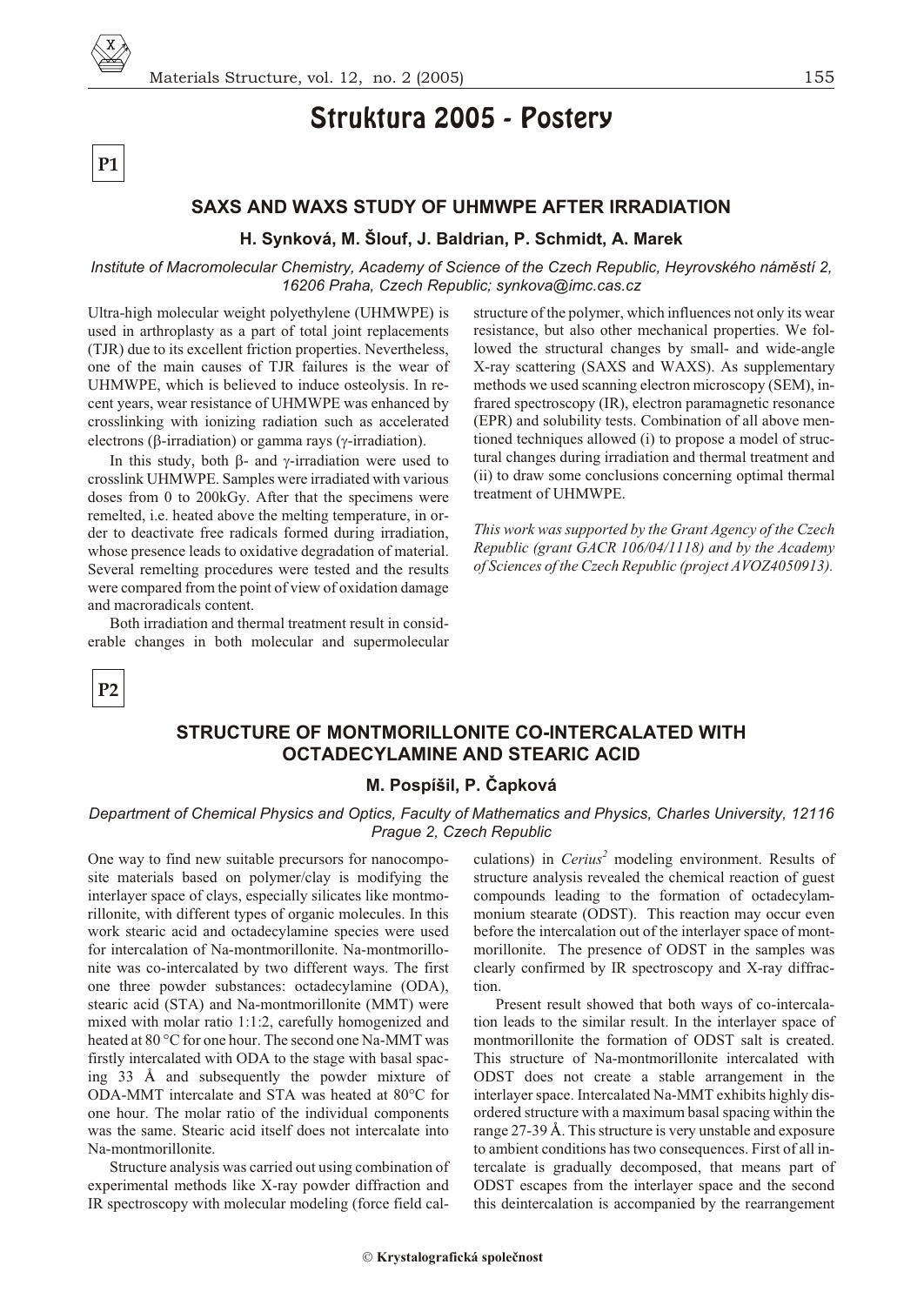of the interlayer guest structure and probable formation of the Na-stearate and octadecylammonium cations in the interlayer space. Molecular modeling showed that STA has stronger interaction with Na-cations, than with octadecylammonium cations and formation of Na-stearate in the interlayer space is highly probable. The formation of Na-stearate in the interlayer space is accompanied with rising of octadecylammonium cations compensating the layer charge. The consequence of these changes is the rearrangement of polar head-groups and gradual rearrangement of the guest structure in the interlayer space. As a result of the deintercalation we obtain a mixture of ODST salt, which escapes from the interlayer space, and the intercalated Na-MMT, where the guests are: ODST salt, Na-stearate

and octadecylammonium cations. This structure of intercalate is characterized by powder diffraction pattern after 4 days in ambient conditions, where one can see the small peak at 48 Å corresponding to the ODST salt, and peak at 28 Å corresponding to the liquid like arrangement of the ODST and Na-stearate and peak at 18 Å corresponding to the MMT intercalated with octadecylammonium. Anyway the character of the interlayer structure, *i.e.* the monolayer liquid like arrangement of the chains does not promise the easy exfoliation required for polymer-clay nanocomposite precursor.

P<sub>3</sub>

# SOLVATOMORFIE VYBRANÝCH PŘÍRODNÍCH A SEMISYNTETICKÝCH **ERGOPEPTINŮ**

## B. Klepetářová<sup>1</sup>, J.Čejka<sup>1</sup>, B. Kratochvíl<sup>1</sup>, A. Jegorov<sup>2</sup>, I. Císařová<sup>3</sup>

<sup>1</sup>Ústav chemie pevných látek, Vysoká škola chemicko-technologická, Technická 5, Praha 6, 166 28, e-mail: blanka.klepetarova@vscht.cz, jan.cejka@vscht.cz, bohumil.kratochvil@vscht.cz

<sup>2</sup>IVAX Pharmaceuticals a.s., Detašované pracoviště, Branišovská 31, České Budějovice, 370 05, e-mail: alexandr jegorov@jvax-cr.com

#### $^3$ Ústav anorganické chemie, Karlova Univerzita, Hlavova 8, Praha 2, 128 43, e-mail: cisarova@natur.cuni.cz

Námelové alkaloidy jsou produkty parazitické houby paličkovice nachové - Claviceps purpurea. Jedná se o látky farmaceuticky aktivní. Známá je jejich neselektivní afinita k různým dopaminovým, serotoninovým a -adreno receptorům. Jak přírodní, tak zejména chemicky modifikované – semisyntetické formy námelových alkaloidů nacházejí široké terapeutické uplatnění v medicíně, např. při léčbě migrény, kognitivních poruch a mnoha dalších chorob [1].

Zkoumání polymorfie a solvatomorfie farmaceuticky aktivních látek je velmi důležité, nebo jednotlivé polymorfy (solvatomorfy) se od sebe mohou lišit farmakokinetickým profilem a biodostupností.

Byly připraveny krystalické formy přírodních námelových alkaloidů ergocristinu a ergotaminu, a to ve formě bis(benzen) soldátů. Jejich struktura byla stanovena pomocí RTG difrakce na monokrystalu. Prostorové uspořádání a konformace molekul přírodních námelových alkaloidů byly porovnávány s jejich solvatomorfy nalezenými v CSD – ergotaminem tartarátem ethanol solvátem [2] a ergocristinem aceton solvátem [3]. Provedeno bylo také porovnání s jejich semisyntetickými deriváty. Navzdory jejich chemické podobnosti se obě struktury liší nejen svými mřížkovými parametry, ale také velikostí a tvarem dutin, v nichž jsou umístěny molekuly solventu.

Dále byla připravena řada solvatomorfů námelového alkaloidu ergocorninu (monohydrát acetonitril solvát, monohydrát bis (nitromethan) solvát, bis (ethanol) solvát, hemihydrát bis (i-propanol) solvát, monohydrát bis (n-propanol) solvát a monohydrát hydrát bis (methanol) solvát), jejichž struktura byla rovněž stanovena pomocí RTG difrakce na monokrystalu. I u těchto molekul bylo provedeno vzájemné porovnání prostorového uspořádání. Všechny solvatomorfy krystalují ve stejné prostorové grupě, v mřížkových parametrech se však navzájem liší.

Tato práce byla podpořena v rámci výzkumného projektu CEZ: MSM 223100002 Ministerstva školství, mládeže a tělovýchovy České republiky a projekty Č. 203/00/D095, Č. 203/02/0436 and Č. 203/99/M037 Grantové agentury České republiky.

- Řeháček, P. Sajdl: Ergot Alkaloids: Chemistry, Biological  $1<sup>1</sup>$ Effects, Biotechnology. Praha 1990. nakl. Academia.
- 2. Pakhomova, J. Ondráček, M. Hušák, B. Kratochvíl, A. Jegorov, J. Stuchlík: Acta Cryst., C51 (1995) 308.
- Pakhomova, A. Jegorov, J. Ondráček, M. Hušák, B.  $\mathcal{E}$ Kratochvíl, V. Havlíček, L. Cvak, P. Sedmera: Z. Kristallogr., 211 (1996) 555.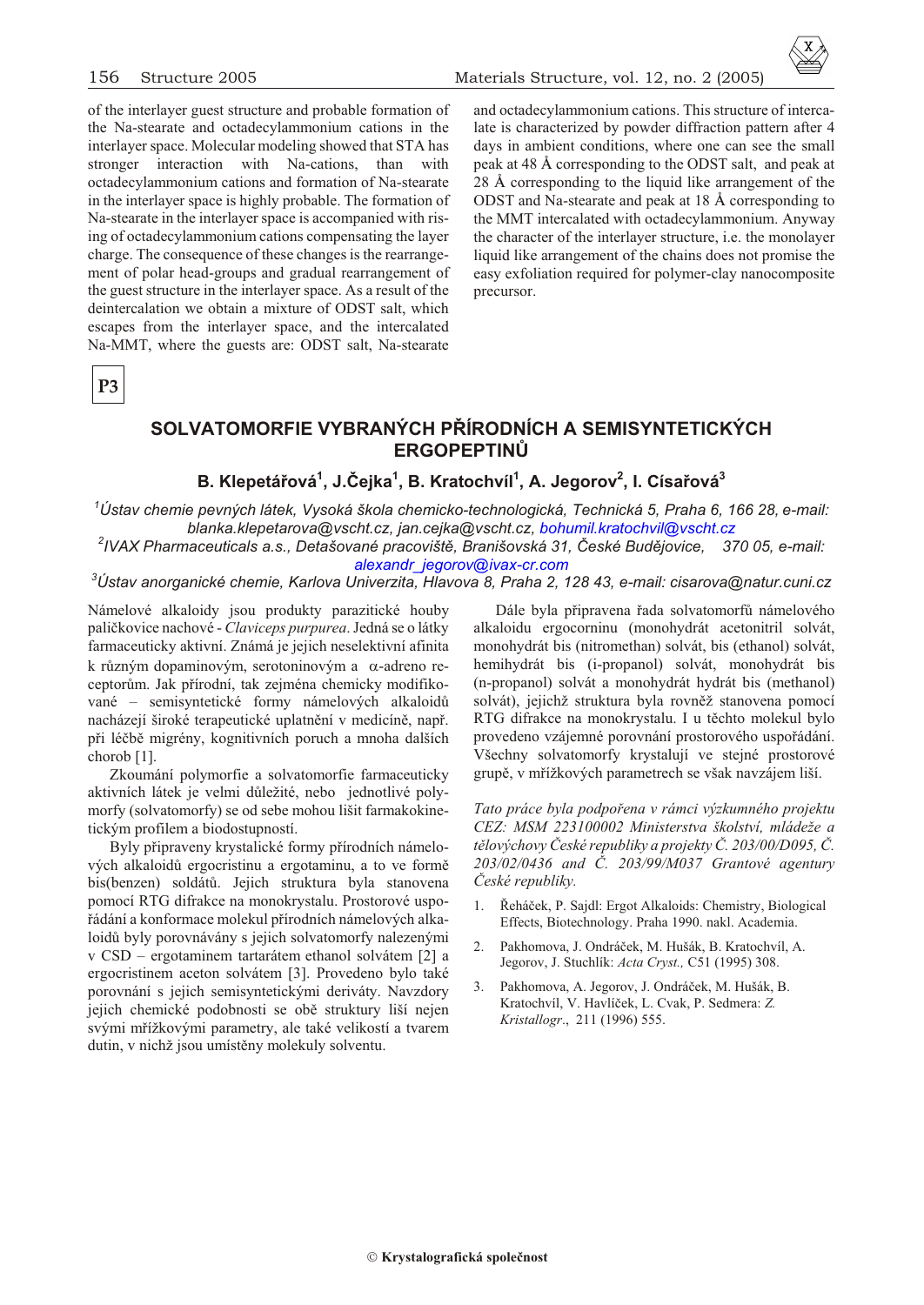P<sub>4</sub>

### **EXSOLVED PYROXENES FROM SEDLICE ULTRAMAFITE BODY. EASTERN SLOVAKIA**

### J. Čatloš & P. Fejdi

Department of Mineralogy and Petrology, Faculty of Natural Sciences, Comenius University, Mlynská dolina 824 15, Bratislava 4, Slovakia, e-mail: catlos@fns.uniba.sk

Pyroxenes are important rock-forming minerals. They are common in ultramafite bodies, in Western Carpathians in  $Ol - Spl - Opx - Cpx$  assemblage.

Typical feature of pyroxene-group minerals is presence of silicon tetrahedrons in the crystal structures arranged to so-called "pyroxene chains", parallel to Z coordinate axis, and the chains must have the  $c$  glide plane symmetry [1]. The same symmetry have two octahedral chains, containing two non-equivalent cation positions designated as  $M(1)$  and  $M(2)$ . There are two principal pyroxene groups: orthorhombic  $(Opx)$  and monoclinic  $(Cpx)$ .  $Opx$  belong to the unique space group *Pbca*. In the class of *Cpx* the situation is more complicated. Ionic radii of cations in  $M(2)$  versus  $M(1)$  positions are decisive for different space-group symmetry. If  $M(2)^{VIII} > M(1)^{VI}$ , then space group  $C2/c$ arises. Whereas M(2)<sup>VI</sup>  $M(1)$ <sup>VI</sup>, pyroxenes with  $P2_1/c$ space-group occur. Extreme is the case if  $M(2)^{VI} < M(1)^{VI}$ , then  $C2$  symmetry appears [1].

At elevated temperatures all pyroxenes have  $C2/c$  symmetry. During cooling of rock systems following phase transitions become possible:  $C2/c$  $Pbca, C2/c$  $P2_1/c$ , originally  $C2/c$  symmetry remains unchanged. The mentioned phase transitions are realized in solid state. As a consequence of this process, exsolution phenomena give rise, having the form of exsolution lamellae and/or granular exsolutions (fig. 1 and 2).

Orientational relationship between host and exsolved phase depends on symmetry of both phases and they can occur as  $Pbca_{\text{host}}$  -  $C2/c_{\text{lam}}$  parallel to  $(100)_{\text{host}}$ ,  $C2/c_{\text{host}}$  - $P2_1/c_{\text{lam}}$  parallel to (100)<sub>host</sub> and (001)<sub>host</sub> and Pbca<sub>host</sub> - $P2_1/c_{\text{lam}}$  parallel to (100)<sub>host</sub>. The orientations correspond to exsolution events, but at present time, the real orientations must be slightly different from the idealized due to non-equal thermal contractions of both - host and exsolved phases.

Not so frequent are exsolutions of euhedrally shaped spinels in  $Opx$  (fig. 3, 4).

We made preliminary works about these phenomena using samples from the only one low serpentinised ultra-



Fig. 1. Microphotograph of exsolution lamellae of  $Cpx$  in Opx, crossed polars, scale bar 100 m.



Fig. 2: Microphotograph of lamellar and granular exsolutions of  $Cpx$  in  $Opx$ , Crossed polars scale bar 100 m.



Fig. 3: Microphotograph of exsolved spinel (view down approximately  $[100]_{Spl}$  in Opx, parallel polars, scale bar 200 m.

mafic (spinel lherzolite) body near Sedlice village, Eastern Slovakia. All the samples pictures are taken from this locality.

Petrological experimental studies were based on CMS  $(CaO-MgO-SiO<sub>2</sub>)$ , CMAS  $(CaO-MgO-Al_2O_3-SiO_2)$ , CFMS  $(CaO - FeO - MgO - SiO<sub>2</sub>)$  systems. Results were obtained for  $Opx - Cpx$ ,  $Opx - Cpx - Spl$ ,  $Cpx - Ol -Spl$ ,  $Opx - Ol - Spl$  and  $Ol - Spl$  phase equilibria.

Presented results are based on petrological works published in 70's and 80's [2]. Interpretation of the follows:

1. crystallization of *Opx* from melt at 1297 $\degree$  C and 51 kbar pressure,

2. exsolution of Cpx lamellae and subsequent

reequilibration of  $Opx - Cpx_{lam}$  assemblage at 1098° C and 19 kbar.

3. corrosion of Opx by matrix mineral phases  $Cpx-Ol$ , 4. reequilibration of  $Opx - Cpx_{\text{matrix}}$  at 966° C and 11 kbar,